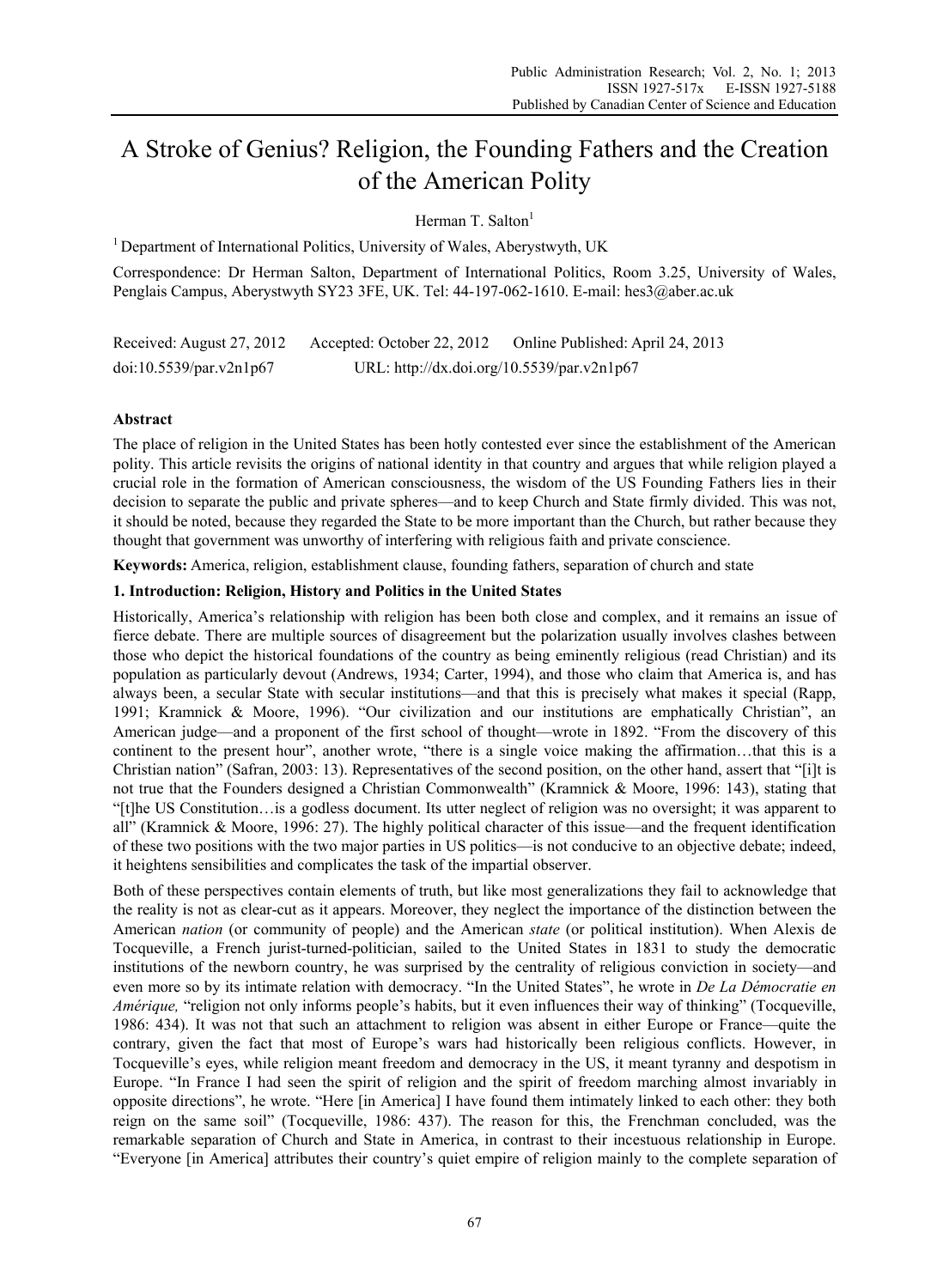Church and State", he wrote. "I am not afraid to say that, during my stay in America, I have not met one person, religious or secular, who does not agree with this point." (Tocqueville, 1986: 437).

Tocqueville was writing just forty years after the French and American Revolutions, and at a time of considerable political and religious turmoil in France (Tocqueville, 1967). However, his analysis remains relevant as it draws attention to one of America's biggest contradictions: while it is arguably the most religious democracy in the world today, historically the US has done the most to maintain the separation of its spiritual beliefs and its socio-political institutions. Consequently, it has gone the farthest in its efforts to protect religious freedom (Safran, 2003: 13). In 1829, barely two years before Tocqueville's visit, the US Senate emphasized America's uniqueness precisely on the basis of the country's relationship with religion: the rest of the world was in "religious bondage", the Senate reported, and Europe's "scenes of persecution" and "cries of burning victims" were a painful reminder of precisely what path America should *not* take when it comes to religion (Kramnick & Moore, 1996: 139-40). "Religious zeal", the Report concluded, "enlisting the strongest prejudices of the human mind…, excites the worst passions of our nature under the delusive pretext of doing God's service" (Kramnick & Moore, 1996: 139-40). Look at Europe, the document seemed to say, and you will understand why America is special.

Things have not always been this way, however, and freedom of religion has not always been a characteristic of American society. Contrary to popular belief, religious freedom is not inherent to the United States.

## **2. Religion, the Puritan Fathers and the Origins of the American Polity**

#### *2.1 From England to the New World*

There is an intimate relationship between religion and the founding of the American Nation, and some historians argue that the United States was born out of religious dissent (Cousins, 1958: 44; Ahlstrom , 1972: 37).

When Queen Elizabeth I ascended to the English throne in 1558, her first priority was to avoid the religious wars that were plaguing neighbouring France and that were threatening her own kingdom. In order to ensure stability and to circumvent the ferocious, and at times bloody, religious confrontations that had characterized the reign of the two previous Tudor monarchs, she re-established the Church of England as the official faith of the Empire. In 1571, she pushed an *Act of Uniformity* through parliament, calling for "one uniform order of common service and prayer, and of the administration of sacraments, rites and ceremonies in the Church of England" (Lambert, 2003: 40). She successfully quelled open religious confrontation but a number of Protestant dissidents found it increasingly difficult to live under the 'Elizabethan settlement'—that is to say, they were not content with supporting the Church of England in public worship in exchange for freedom of conscience in private beliefs. Consequently, a significant number of Protestants fled from England and its perceived religious oppression. They travelled to the newly discovered territories across the Atlantic in search of a virgin land where they could establish their own religious communities. Merchants, adventurers and other escapees soon followed: they varied in their spiritual allegiance and in other respects, but many held a common religious enthusiasm and the desire to establish new communities that reflected it (Lambert, 2003: 73).

Elizabeth I soon came to realize the economic and political significance of this movement of people, and before long began encouraging emigration and utilizing joint stock companies, entrepreneurs and individual proprietors as colonizers of the new land. Departing settlers were continuously reminded that their mission was based not only on God's will but also on the monarch's wishes, and that their enterprise was thus supported by both the Church and the State. "[King James I]", Anglican Minister William Symonds told a group of departing settlers, "in whom is the spirit of his great ancestor Constantine, the pacifier of the world and planter of the Gospel in places most remote, desireth to present this land a pure virgin to Christ" (Lambert, 2003: 39). The advantages for the English monarchs went far beyond financial profit, however, as colonization proved to be an extremely effective means of countering Catholic Spain's parallel migrations to the South of the newly discovered continent (Butler & Stout, 1998). As one author summarizes, "[r]eligion in Tudor England was more than personal piety; it was power politics. And planting the Protestant faith in America was motivated by more than evangelical zeal; it was an instrument for checking Spain's expanding power" (Lambert, 2003: 39).

Between 1607 and 1732 thirty-two colonies were established by English settlers in the new lands. Apart from its geopolitical significance, the arrival of English émigrés on American shores was a highly symbolic and emotionally-charged process. "They went to the New World as emissaries of Christ and subjects of their king", one author observed (Lambert, 2003: 39). The fact that these people left the known for the unknown and risked the long and perilous trip is indicative of their conviction in their divine mission; they sought to spread the word of God to the New World and to build a novel political and religious entity founded upon His words and example. While "[i]n 1492 Columbus had purported to represent the one and holy Catholic Church and thus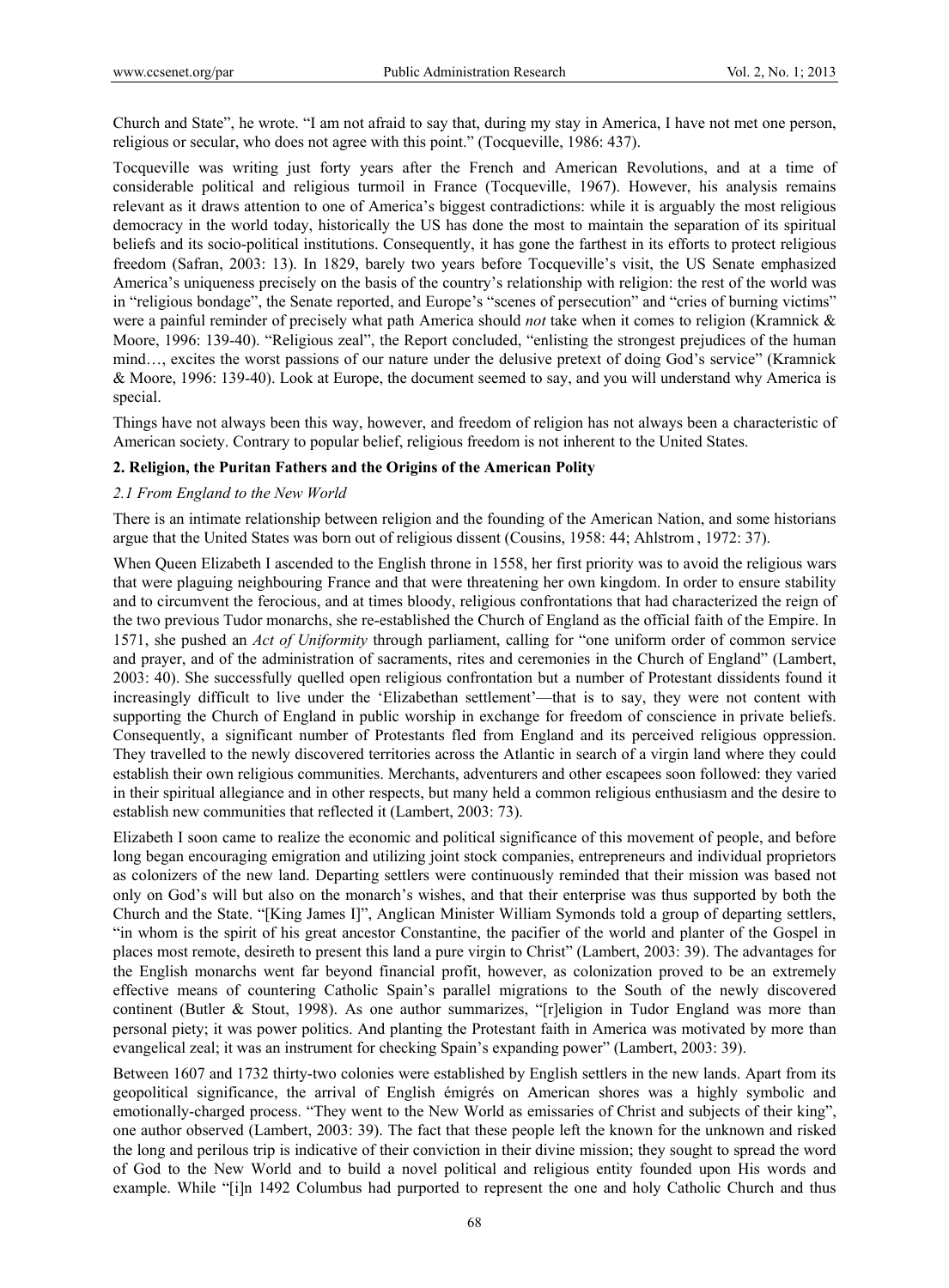claimed America for the Christian faith", one author commented, "English settlers vowed to make their settlements strongholds of the 'true' church, Protestant Christianity" (Lambert, 2003: 39).

Before leaving England, one group of travellers explicitly proclaimed the reasons for their journey and defined the contours of what they believed to be nothing less than a Covenant with the Almighty: "God hath taken us to be His after a most strickt and peculiar manner", they solemnly declared; "wee are entered into Covenant with Him for this worke, wee have taken out a Commission…Now if the Lord shall please to heare us, and bring us in peace to the place wee desire, then hath hee ratified this Covenant and sealed our Commission, [and] will expect a strickt performance of the Articles contained in it" (Kramnick & Moore, 1996). The length and severity of the journey meant that many never made it to the New World, yet this only further affirmed the belief that their mission was truly biblical—something akin to the Exodus of the Holy Books. Thus, just as the Jews had fled Egypt in search of the promised land of Israel, the Puritan Fathers fled England with the conviction that they had been chosen by God for a new mission. They believed that because the Almighty had safely delivered them to the New World they were bound by the Covenant to establish a society governed by divine laws.

#### *2.2 Early-American Colonies and Marriage of Church and State*

As a result of the colonists' belief in the divinity of their mission, religion and politics visibly overlapped in many of the newly-established colonies. This 'Covenant with God' not only bound the settlers to the Almighty, but it also bound them to each other. Consequently, the strict and uncompromising enforcement of that legal and moral pact in the community was essential if God's wrath was to be avoided (Hawke, 1988). "The Lord has given us leave to draw our own articles", John Winthrop, the leader of the Massachusetts' Puritans, had unequivocally stated before leaving England—"[but] we have promised to base our actions on these ends…If we neglect to observe these articles…the Lord will surely break out in wrath against us and be revenged of such a perjured people, and He will make us know the price of the breach of such a covenant" (Lambert, 2003: 78).

At the outset at least, and with few exceptions, religious intolerance was the result. The Puritans had a divine mission to accomplish and they made sure that people either conformed to the rules or left. Moreover, these rules were strict: "…[E]veryone had to attend church", one author wrote, "people had to live in a family setting rather than singly, everyone had to learn to read in order to read the Bible, their personal behaviour and dress were carefully regulated, and they were expected to monitor each other's moral behaviour" (Chidester, 1988; 34). The 'City-Upon-A-Hill' had to be a sparkling, uncontaminated model of Christian faith and moral rectitude—in other words, it should be a symbol of what a people can achieve under the guidance of God. It is therefore unsurprising that its inhabitants were not particularly open-minded with regards to other religions. As has been aptly observed, "[t]he Puritans did not come to the New World to practice religious toleration; they came to practice their own religious views. [And they] did not believe in religious tolerance…They believed that only the truth should be heard and that it was dangerous and immoral to allow false religious ideas to be expressed" (Corbett & Corbett, 1999).

Although each colony's experience varied according to the people who settled it, the rigorous and messianic approach of the 'City-Upon-A-Hill' soon translated into religiously-biased policies. Virginia was the first case in point (Greene, 1994: 238). Founded in 1607 and chartered by King James to propagate the "Christian religion to such people as yet live in darkness and miserable ignorance of the true knowledge and worship of God" (Lambert, 2003: 46), Virginia's colonization illustrates the fact that religious tolerance has not always been an American characteristic, and certainly demonstrates that it was not innate. When the new Governor, Lord De La Warr, arrived in Virginia in 1610, he immediately issued an order making it clear that correct religious practice was not a private and voluntary matter of conscience—it was a civic duty. "I do strictly commaund and charge all Captaines and Officers", he wrote, "to have a care that the Almightie God be duly and daily served…and that such, who shall often and willfully absent themselves, be duly punished according to the martial law in that case provided" (Lambert, 2003: 51). Things did not change with the advent of a legislative assembly, and in 1632 the General Legislature of Virginia passed a law—though religious order is perhaps a more appropriate term—stipulating that "there be a uniformitie throughout this colony both in substance and circumstance to the cannons & constitutions of the Church of England as neere as may bee and that every person yield readie obedience unto them uppon penaltie of the paynes and fortfeitures in that case appoynted" (Lambert, 2003: 67).

Virginia was by no means an isolated case. Indeed, Massachusetts and Connecticut are further examples of the vital role played by religion in the organization of the new colonies. Founded in 1629 in order to establish a Christian Commonwealth, Massachusetts was the land of John Winthrop—the very man who coined the idea of the 'City-Upon-A-Hill' and who spelled out the contents of the 'Covenant with God' (Greene, 1994: 3). Like the Virginians, the Massachusetts' Puritans emphasized the sentiment that their holy experiment was not for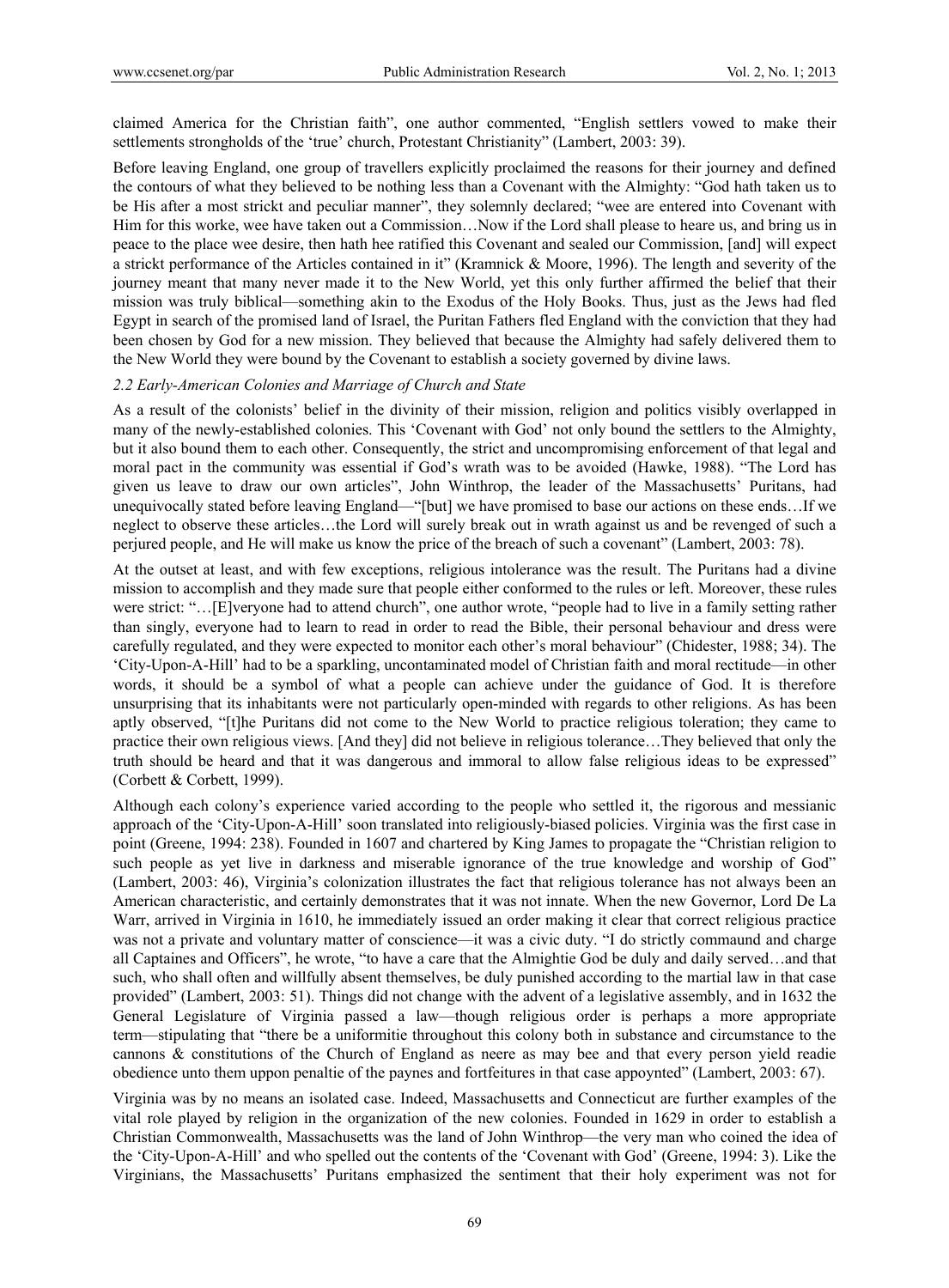everyone and that strict rules applied to religious observance—all in the name of the divine pact. As a consequence, Catholics and other dissenters such as Anglicans and Quakers were effectively excluded from the colony and practices such as witch trials, fines against Anabaptists, the exile of Antinomians and the physical punishment of heretics were by no means uncommon (Corbett and Corbett, 1996: 36). "To Puritans", one author observed, "intolerance in the name of Christian purity was not only defensible but mandatory for a covenanted people", because "[r]eligious freedom was defined as freedom from error" (Lambert, 2003: 75).

A similar approach inspired the New England Puritans who, in 1636, drafted the *Fundamental Orders of Connecticut*, the colony's new constitution (Greene, 1994: 131). The text made it clear that the Almighty was the sole source of government authority and that it was imperative for the new administration to pursue godly purposes. "The word of God", the text read, "requires that to mayntayne the peace and vnion of such people there should be an orderly and decent Government established according to God, to order and dispose of the affayres of the people" (Lambert, 2003: Note 19). As a matter of fact, the aim of the new government was "to mayntayne and presearue the liberty and purity of the gospel of our Lord which we now professe, as also the disciplyne of the Churches, which according to the truth of the said gospell is now practiced amongs vs" (Lambert, 2003: Note 19).

Thus, a major irony of this period of early American history was that the very same people who had rejected Europe's religious intolerance and fled the Old Continent in the name of religious freedom were establishing a system that, when it came to religious dissent, was anything but tolerant.

## **3. Religion, the Founding Fathers and the Origins of the American State**

If the importance of religion in the founding of the first American colonies is relatively undisputed, the same cannot be said for its role in the eighteenth century, when the institutional basis of the new federal State was laid down. Indeed, a great deal of uncertainty exists over the position of religion in the establishment of America as a sovereign State. Considering the Founding Fathers' own ambiguity on the subject, this is hardly surprising. Before turning to that dilemma, however, we need to examine some important events that would affect the Framers' actions and convictions, as well as their opinions on the Church-State relationship.

## *3.1 From Religious Intolerance to a Marketplace of Religions*

Between the early and mid-eighteenth century, something exceptionally important happened on the American continent—and once again it had to do with religion. Under the pressure of a series of circumstances which were both unpredicted and unpredictable, the ideals of spiritual compliance and religious orthodoxy that had underlined early settler communities started to crack (May, 1976: 42; Shuffelton, 1993: 205). This was a defining moment in American history and one which set apart the new country from the Old World most strikingly. While the causes of this transformation are multifarious, there are four key issues which can be identified as of significance: migration; the role of itinerant preachers and the First Great Awakening; unrest amongst the black population; and the effects of the Enlightenment.

## *(i) Migration*

The eighteenth century witnessed a substantial increase in migration to the New World, and this to the extent that America soon became restless (Green & Pole, 1984: 205). Migrants were leaving Northern Europe in ever-increasing numbers while goods were imported more frequently and people in the colonies themselves became more mobile, reacting to the population growth by settling down in places that were previously unpopulated. The result was soon visible. As Professor Frank Lambert explains, "Religious establishments and parish boundaries which had served reasonably well to preserve orthodoxy, now failed to contain new arrivals and their dissenting notions" (Lambert, 2003: 123). More people arrived in the country, more goods were being imported, more ideas were circulating and more religious freedom was being demanded (Finke & Stark, 1992). That is to say, a migratory marketplace soon translated into a marketplace of goods, which created a marketplace of ideas, which further engendered a marketplace of religions. Of course this was not an instantaneous transformation, but it was rapid enough to cause concern within a Puritan generation unprepared for change (May, 1976: 105).

# *(ii) Itinerant Preachers and the Great Awakening*

In the early stages of migration, the majority of those arriving in the New World were ordinary people. However, priests and ministers of a wide variety of faiths soon joined them and these itinerants became central to subsequent religious liberalization (Johnson, 1997: 283). These pastors, by travelling to different parishes and preaching in novel and innovative ways, brought about an environment of religious competition (Jones, 1992). After years of religious orthodoxy, people were highly receptive to different ideas and to the prospect of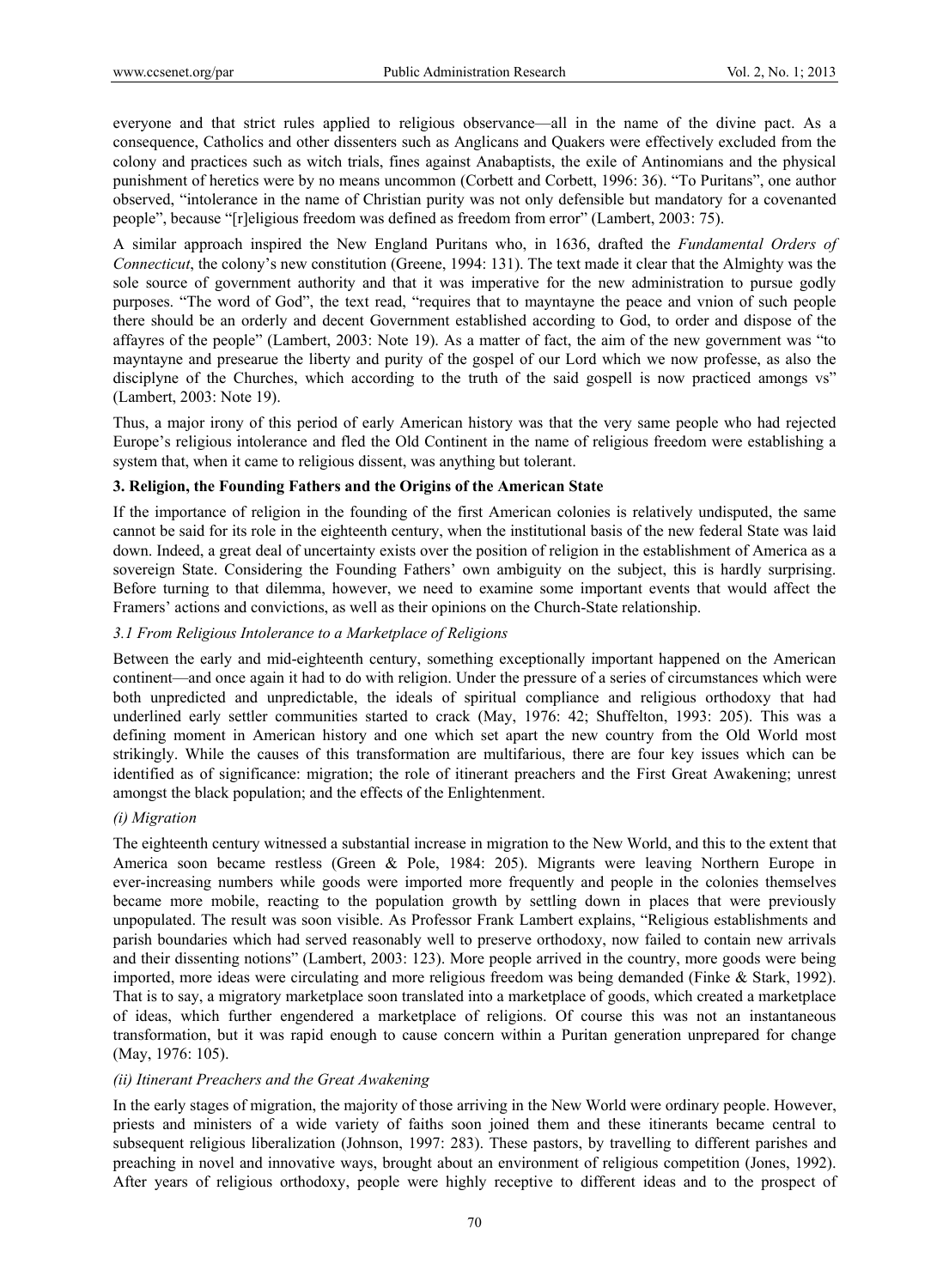disagreeing. Consequently, the itinerants were extremely popular, parish boundaries were broken and the received thinking of conventional churches was destabilised (May, 1976: 105). This phenomenon, which is intimately connected to the First Great Awakening (Note 1), began to sweep across the American colonies in the 1730s and 1740s, leaving a permanent mark on what was to become the new Nation (Heimert and Miller, 1967). Breaking with the previous tradition of public ritual and ceremony, the Great Awakening transformed religion into an intensely personal affair, fomenting a sense of profound spiritual redemption. People became passionately and emotionally attached to their faith and were invited to participate in it actively, as opposed to the former, more inert and passive practice of listening to intellectual discourse. This proved to be crucial as it was this religious upheaval that laid the foundations for the political upheaval that was to follow.

#### *(iii) Slavery and Religion*

The relationship between relgion and slavery—and the growing unrest amongst the black population—constituted the third critical element of change (Dubois, 2003). Slave-ownership had been common practice in most colonies and the majority of established churches "defended slavery on religious, Christian grounds" (Safran, 2003: 18). "Rather than preaching the good news of emancipation and redemption", one author wrote, "ministers admonished slaves to be subservient and obedient, and to accept their lot in this life while hoping for a better life to come" (Lambert, 2003: 72). However, as the marketplace of ideas and religions gained momentum, this situation became potentially dangerous for the various churches. Whilst black slaves did not directly benefit from this mood of dissent, slave owners were nevertheless concerned that an increasing number of their subjects were embracing 'alternative' religious views.

These fears proved well-founded. It soon became clear that, for slaves, espousing the marketplace of religions was only one step away from espousing the marketplace of ideas—and consequently freedom. Since slaveholding had been systematically *encouraged* by most of the traditional churches, this would hardly have been a welcome development for the slave owners. As a result, the mantra that slaveholding was perfectly acceptable for a good Christian became even more insistent. "The right of holding slaves is clearly established in the Holy Scriptures, both by precept and example", a Baptist spokesperson declared in the 1770s (Corbett and Corbett, 1996: 95). Indeed, as late as 1864, southern Presbyterians were still arguing that "[i]t is the peculiar mission of the southern Church to conserve the institution of slavery" (Safran, 2003: 18). Arguably, slaveholders were mostly concerned that black people would begin to realise that "religion—religion of any kind—in the hands of power can be the worst kind of tyranny" (Bailyn, 2003: 5). Indeed, this sentiment echoed the thoughts of Thomas Jefferson, who ironically owned slaves himself (and had children by them). One of the greatest paradoxes of this time, however, was that this realisation was the result of the libratory effect of an expanding marketplace of religions (Note 2).

#### *(iv) The Enlightenment*

The significance of the Enlightenment in the development of a free marketplace of ideas in America cannot be overstated, and it constitutes the fourth crucial ingredient of change addressed here. John Locke's influence was particularly important: his vision of the human mind as a *tabula rasa* that takes in information, processes it and draws its own conclusions was as straightforward as it was revolutionary (Locke, 2002: 93). Simply put, it meant that human beings were in charge of their own knowledge and destiny, that they were autonomous and independent individuals capable of determining their own future. In an era dominated by superstition and revelation, this idea was revolutionary. "The business of law is not to provide for the truth of opinion", Locke wrote, "but for the safety and security of the commonwealth and of every particular man's goods and persons. The truth is not taught by law, nor has she any need of force to procure her entrance into the minds of men" (Kramnick & Moore, 1996: 77-8). He concluded that "all the power of civil government relates only to men's civil interests, is confined to the care of the things of this world and hath nothing to do with the world to come" (Lambert, 2003: 184).

Radical as they were, Locke's ideas were intimately related to those of Francis Bacon and Isaac Newton, two other key pillars of the Enlightenment (Gooch, 1959). Like Locke, these theorists challenged the received thinking that had informed centuries of political thought—Bacon with his idea of knowledge as a big experiment (Bacon, 1854: 343), and Newton with his theory of the universe as a completely rational (and thus knowable) entity (Lambert, 2003: 161-3). As it was aptly observed, "[t]his [was] a critical turning point in Western culture as liberal ideology, very much influenced by Protestant conviction, pushe[d] morality and religion outside the public political realm to a private realm of individual preference. The entire definition of what is public and what is private [was] being changed" (Kramnick & Moore, 1996: 75). Yet it is worth noting that this new vision did not mean that religion had to be rejected—quite the opposite. It simply meant that God and reason belonged to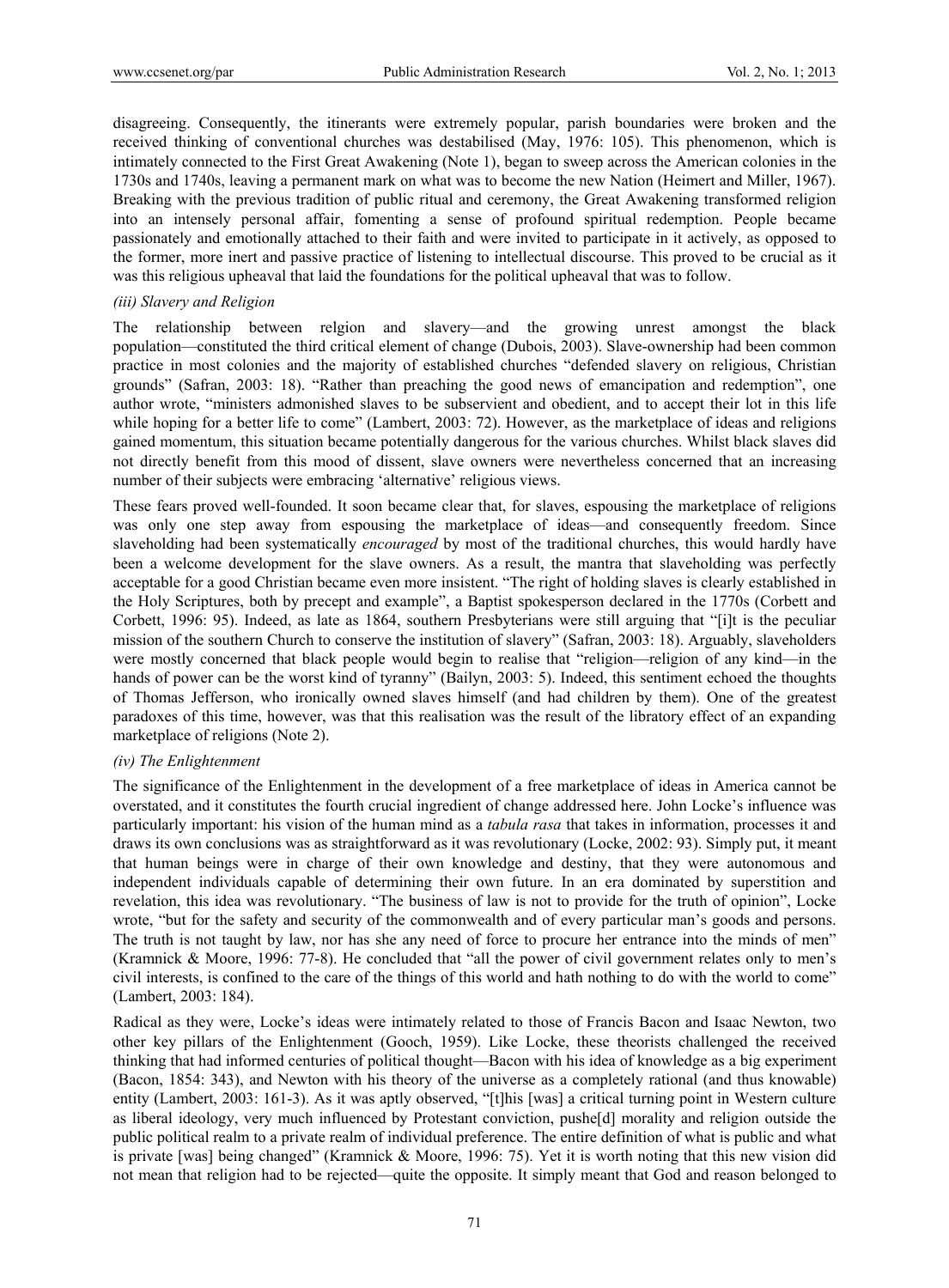different domains. "A religious man, Newton did not see his new science as supplanting God", one author wrote. "Rather, he concluded that behind such a 'clockwise universe' there had to be an 'intelligent and powerful Being'" (Lambert, 2003: 166). Religion, in other words, was seen as an instrument of freedom rather than oppression—as part of the solution, rather than the problem—and it was precisely this mindset that the Founding Fathers enthusiastically embraced.

#### *3.2 The Founding Fathers, Religion and the First Amendment*

As has already been stated, the Founding Fathers' position on religion remains one of the most controversial issues of American history. The Framers have been depicted as modernizers and traditionalists (Botham, 2002: 33), brilliant and inconsistent (Bailyn, 2003: 33), principled and pragmatic (Corbett and Corbett, 1999: 62 and 83), atheists and fervent believers (Carter, 1994). Because they laid the foundations of the contemporary American edifice—and because this institutional masterpiece had scores of admirers and imitators in Europe and around the world (Lipset, 1973)—it is vital to understand the Framers' views on religion and its relationship with the State.

#### *(i) Religion's Role*

The Founding Fathers did not speak with a single voice; indeed, they represented a multifarious and heterogeneous corpus of people from a variety of backgrounds and cultural environments. However, one thing seems certain: they each attached importance to spirituality. This may seem surprising in light of the fact that they were to play a leading role in the construction of the first and most secular government ever established. However, this seeming contradiction is deceptive, for there is a critical difference between the *importance* of religion and its *place* in political life. The Framers certainly agreed that religion was important for the American people and for the Nation as a whole (Mead, 1975). John Adams wrote for example that "[a] common religion and virtue are the only foundation not only of republicanism and of all free government, but of social felicity under all governments and in all the combinations of human society. Without religion", he dryly concluded, "this world would be something not fit to be mentioned in polite company—I mean hell" (Witte, 2002: 1). The other Founders held similar views. Benjamin Franklin considered himself to be a person with "religious principles" (Witte, 2002: 176); George Washington belived that religion was "indispensable" and not "optional" (Hutson, 2002: 176); and Thomas Jefferson, who was considered the most 'deist' among the Founders, openly acknowledged that religion and morality were essential not only for a person but also for the State. "Can the liberties of a nation be thought secure when we have removed their only firm basis, a conviction in the minds of the people that these liberties are the gift of God?", he asked (Hutson, 2002: 164). Jefferson himself provided the answer when he uttered the following words to an acquaintance who was doubting his beliefs: "No nation has ever yet existed or been governed without religion. Nor can be. The Christian religion is the best religion that has ever been given to man and I, as Chief Magistrate of this nation, am bound to give it the sanction of my example" (Hutson, 2002: 159).

## *(ii) Religion's Place*

Thus, most of the Founding Fathers acknowledged the importance of religion in a democratic society and they would have subscribed to Tocqueville's warning that "[i]t is despotism that may be able to exist without faith, not freedom" (Tocqueville, 1986: 436). But what about religion's *place*? This was the real issue. If it was true that religion in general—and the Christian religion in particular—were the source of freedom, democracy and justice as the Framers believed, should Christianity not then be officially enforced as a matter of state policy? It is in this that the originality of the Founding Fathers is situated: the answer was a resounding 'no', for a number of reasons.

Firstly, the majority of the Founders viewed religion in a special light, more in terms of religious rationalism or secular humanism than orthodox Christianity (Pennock and Chapman, 1988). They were sceptical about religious institutions and they believed that the State should refrain from interfering in people's spiritual beliefs. "I have ever thought religion to be a concern purely between our God and our consciences, for which we are accountable to Him, and not to the priests", Jefferson wrote (Kramnick & Moore, 1996: 101). He further indicated that this is why there should be "an entire abstinence of the government from interference in any way whatever" (Kramnick & Moore, 1996: 101). Jefferson was also a vocal critic of a number of Christianity's central beliefs: he thought that the true message of Jesus had been corrupted by religious institutions, and that the Bible itself had to be read with caution since it interspersed valuable moral teachings with pure superstition (Note 3). More significantly, Jefferson's idea of religion was extremely broad: as one author observed, for him "…good behaviour was more important than right belief. To him, morality was paramount to doctrine, and he thought that a moral society need not be a Christian one" (Lambert, 2003: 174). This was similar to what James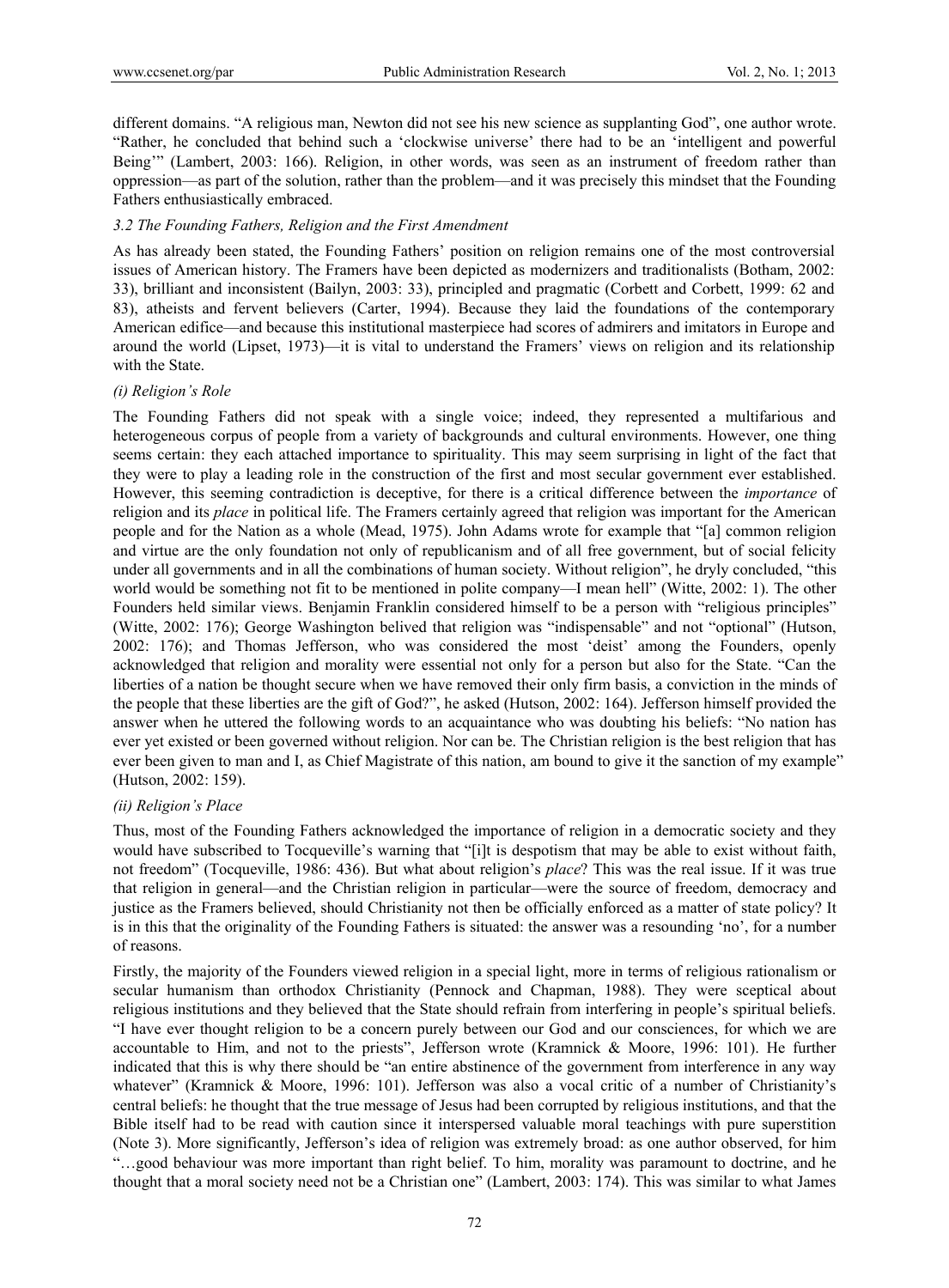Madison meant when he referred to "virtue" and "wisdom" (Bailyn, 2003: 34), and to John Adams' understanding that it was more than just faith that distinguished a good man from a bad one—it was his everyday conduct towards his fellow humans. "Adams believed that all good men (whatever their religious beliefs) were Christians", one author observed, which "is different from saying that a man had to be a Christian in order to be good" (Corbett and Corbett, 1999: 68).

Secondly, the Founding Fathers lived during a crucial period of American history. They were born *after* the Enlightenment and were deeply influenced by the writings of Locke, Bacon, Newton and other Illuminists. They believed that although God had created the universe, the individual—not the Almighty—was at the centre of it and was thus capable of determining his own destiny. In short, they were born in an age of reason, not theology. But their works, thoughts and actions were inevitably conditioned by the fact that America *was* a Christian country—and this is perhaps unsurprising given the fact that little more than a generation separated them from the time of the Puritan fathers. As late as 1720, most colonies still had established churches and the *Virginia Statute for Religious Freedom*—declaring religion to be free and voluntary—was only passed in 1785. Thus the Framers lived through an extraordinary time: torn between tradition and innovation, they were the first to encounter America's greatest dilemma, namely, how to reconcile a Christian nation with religious freedom?

#### *(iii) The Founders' Solution: Separation and Religious Freedom*

The genius of the Founding Fathers lies precisely in their response to this question: a godless government by no means implied a godless America. It was not the *importance* of religion but rather its *place* in government that was contested by the Framers. In other words, their brilliance rests with the fact that they dared to reject the traditional principles of political thought and to question why things were the way they were. This was not an easy approach to take in this period and their actions did not pass by unchallenged. As Professor Bailyn reminds us, "[a]gain and again they were warned of the folly of defying the received traditions, the sheer unlikelihood that they, obscure people on the outer borderlands of European civilization, knew better than the established authorities that ruled them; that they could successfully create something freer, ultimately more enduring than what was then known in the centres of metropolitan life" (Bailyn, 2003: 4). Yet they were undeterred in their intellectual curiosity; for them, as for the Connecticut jurist Oliver Ellsworth, it was not enough to *say* that something must be so—"[o]ne needs to know why. One needs 'some reason'" (Bailyn, 2003: 149).

Once they had asked 'why', the Framers concluded that sovereignty was not absolute and exclusive by nature. And so they did something unprecedented: they split that sovereignty between one federation and several states. They also determined that while God was the ultimate source of everything, men were in charge of their own actions and destiny, and again taking unprecedented steps, they separated the sovereignty of God (a matter for individuals and their churches) from the sovereignty of institutions (an issue for the civil government). The state, Jefferson wrote, should simply refrain "from intermeddling…with religious institutions, their doctrines, discipline, or exercises...and from the power of effecting any uniformity of time or manner among them" (Hutson, 2002: 2).

The result of these revolutionary ideas was a revolutionary constitution that guarantees freedom of religion but purposefully disregards religion itself. As the First Amendment of the US Constitution states, "Congress shall make no law respecting an establishment of religion, or prohibiting the free exercise thereof" (Mille, 1986). It thus constructed what Jefferson controversially defined as "a wall of separation between Church and State" (Hutson, 2002: 67). God was largely absent from the constitution (Note 4), and we are left to believe that had his inclusion been suggested, it would have met the same fate as the proposed reference to Christ in the Virginian Constitution: "The insertion was rejected by a great majority", Jefferson observed, "in proof that they meant to comprehend within the mantle of its protection the Jew and the Gentile, the Christian and the Mahometan, the Hindoo and infidel of every denomination" (Lambert, 2003: 238). This compromise of neutrality was reached partly because the Founders were aware of the considerable religious pluralism that existed in the different states; partly because they had seen the negative consequences of religious establishment in Europe and in their own land (as well as the way established churches treated dissidents); and partly because, like Tocqueville, they thought that secularism was the best way to preserve and promote religion itself (Tocqueville, 1986: 437).

However, the underlying reason for this compromise was that the Founding Fathers believed in—and were genuinely committed to—freedom. "The founders thought that people should be free to seek religious truth guided only by reason and the dictates of their consciences", one author observed, "and they determined that a secular State, supporting no religion but protecting all, best served that end" (Lambert, 2003: 167). In the marketplace of religions that characterised the American polity, the only way to ensure freedom for all was to guarantee the religious neutrality of the government, for "[t]he same authority which can establish Christianity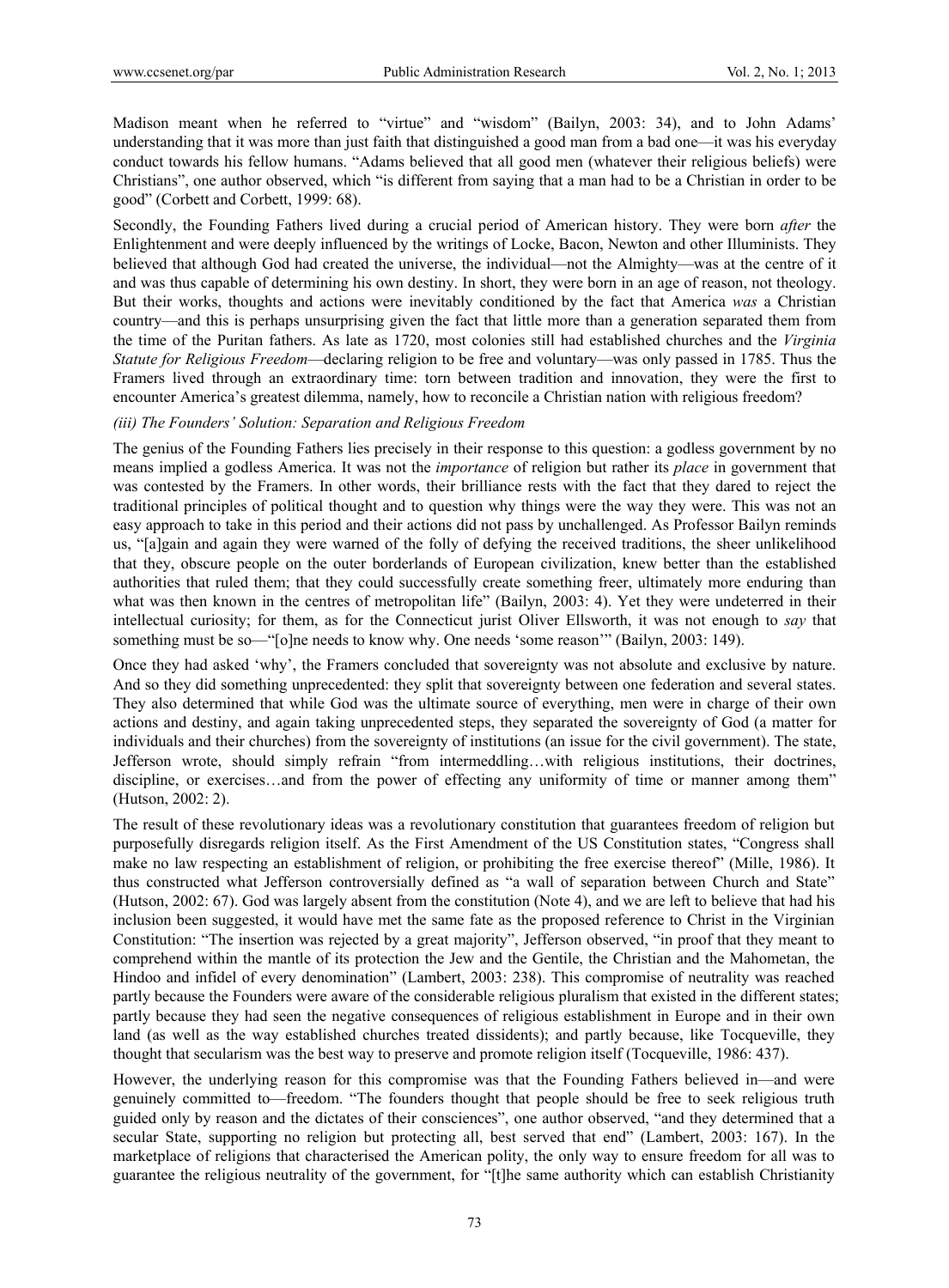in exclusion of all other religions may establish with the same ease any particular sect of Christians" (Madison, 1939: 30-1).

#### **4. Conclusion: The Place of Religion in American History**

The fact that religion was seen by the Founding Fathers and by the American people as an instrument of freedom rather than oppression—and as part of the solution, rather than the problem—is one of the greatest lessons of American history (Heimert, 1966).

Unlike in Europe and in the early-English colonies, religion in the United States was associated with liberty from the beginning, contributing significantly to the American Revolution and to the origins of the American polity (Hatch, 1991). As one author has suggested, religious feelings and the Great Awakening were "the beginning of America's identity as a nation as well as the starting point of the Revolution" (McLoughlin, 2005: 77). Why? Because the therapeutic importance of the latter had been strongly *encouraged* by religion and not consistently hampered by it, as in the case of France. This was most famously expressed by John Adams when, in 1818, he wrote that "[t]he Revolution was effected *before* the war commenced. [It] was in the minds and hearts of the people, a change in their religious sentiments of their duties and obligations" (Adams, 1946: 203).

Although in the United States the 'religious question' is still far from resolved, the world witnessed the Founding Fathers' commitment to the secularity of their newly established masterpiece as early as 1797. Six years after the adoption of the First Amendment, an official document—the *Treaty of Peace and Friendship between the USA and Libya*—eloquently stated in its Article 11 that "...[t]he government of the United States of America is not in any sense founded on the Christian Religion…" (Lambert, 2003: 29). The fact that they managed to build a thoroughly secular edifice whilst simultaneously putting religious freedom at the very top of the Bill of Rights is arguably the most enduring legacy of the Founding Fathers.

#### **References**

- Adams, J. (1946). In K. A. Niles, & W. Peden (Eds.), *The Selected Writings of John Quincy Adams.* New York: Knopf.
- Ahlstrom, S. E. (1972). *A Religious History of the American People*. New Haven: Yale UP.
- Andrews, C. M. (1934). *The Colonial Period of American History: The Settlement.* New Haven: Yale UP.
- Bacon, F. (1854). *Novum Organum.* In B. Montague (Ed.), *The Works* (Vol. 3)*.* Philadelphia: Parry & MacMillan.
- Bailyn, B. (2004). *To Begin The World Anew: The Genius and Ambiguities of the American Founders*. New York: Knopf.
- Botham, D. H. (2002). *George Washington: Uniting a Nation*. New York: Rowman and Littlefield.
- Butler, J., & Stout, H. S. (Eds.) (1997). *Religion in American History: A Reader*. Oxford: Oxford UP.
- Carter, S. L. (1994). *The Culture of Disbelief*. New York: Anchor Books.

Chidester, D. (1988). *Patterns of Power: Religion and Politics in American Culture*. New York: Prentice Hall.

- Corbett, M., & Corbett, J. M. (1999). *Politics and Religion in the United States*. New York: Garland.
- Cousins, N. (1958). *The Religious Beliefs and Ideas of the American Founding Fathers*. New York: Harper;

Dubois, P. (2003). *Slaves and Other Objects.* Chicago: University of Chicago Press.

- Finke, R., & Stark, S. (1992). *The Churching of America, 1776-1990: Winners and Losers in Our Religious Economy.* New Brunswick: Rutgers University Press.
- Gooch, G. P. (1959). *English Democratic Ideas in the Seventeenth Century.* New York: Harper.
- Green, J. P., & Pole, J. R. (1984). *Colonial British America: Essays in the New History of the Early-Modern Era.* Baltimore: John Hopkins University Press.
- Greene, J. P. (1994) *Negotiating Authorities: Essays in Colonial Political and Constitutional History*. Charlottesville: University of Virginia Press.
- Hatch, N. O. (1991). *The Democratization of American Christianity*. New Haven: Yale University Press.
- Hawke, D. F. (1988). *Everyday Life in Early America*. New York: Harper and Row.
- Heimert A., & Miller, P. (Eds.) (1967). *The Great Awakening: Documents Illustrating the Crisis and Its Consequences*. New York: Bobbs-Merrill.